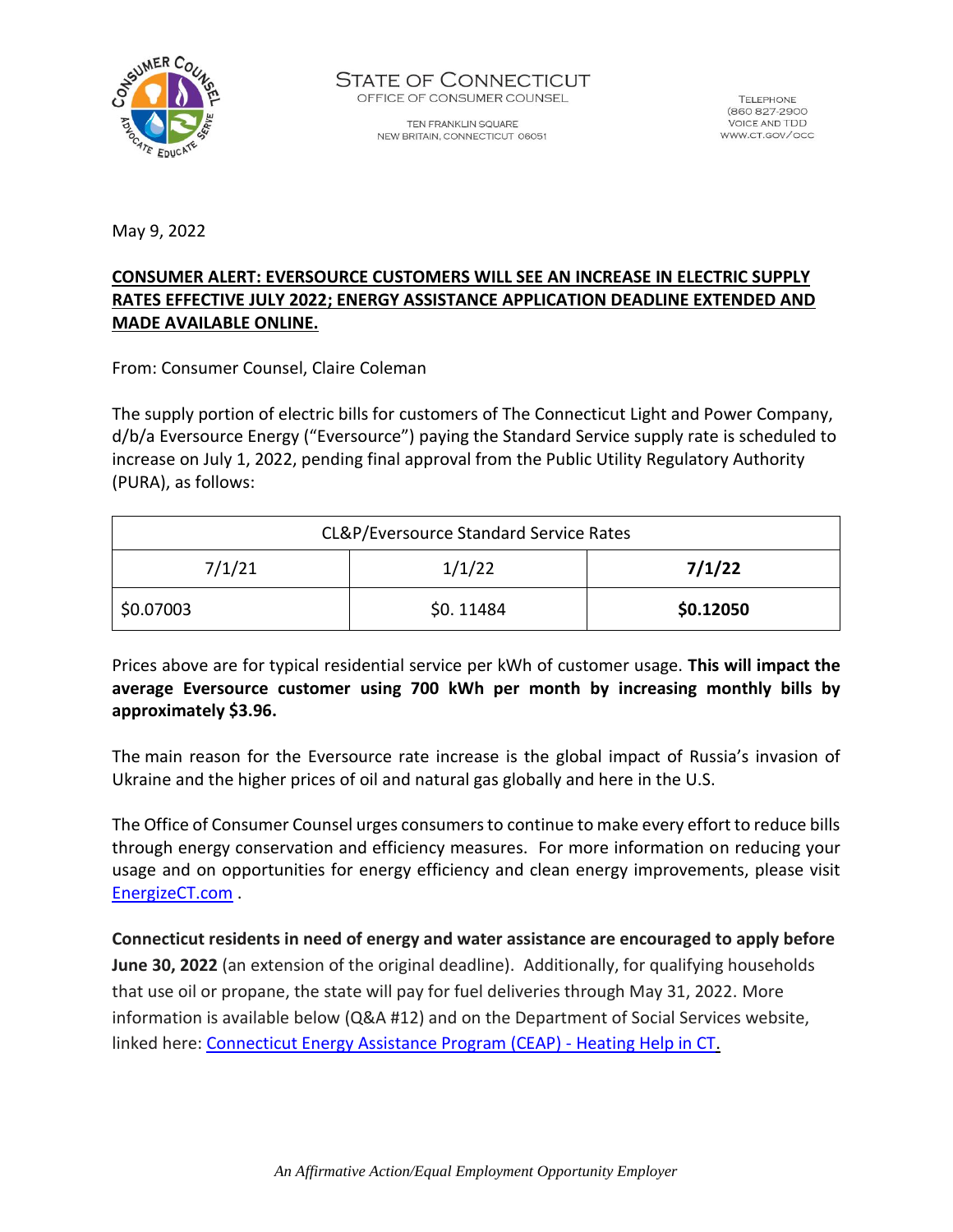### **QUESTIONS AND ANSWERS**

### **1. How much is the Standard Service rate changing?**

The Standard Service rate changes are shown in the table above. The new Eversource rate of \$0.12050 is an increase of \$0.00566per kWh, or a 4.93% increase, over the rate that was in effect as of January 1, 2022.

## **2. How do the new rates compare to the rates in effect at the same time last year?**

The new Eversource standard service rate is an increase of \$0.05048 per kWh, or a 72.1% increase, over the rate that was in effect from July 1, 2021 to December 31, 2021.

### **3. Will this impact my bill?**

All impacted customers will be charged the new Standard Service rate as of 7/1/22, as identified in the table above, multiplied by their monthly electricity usage as measured by their electric meter in kilowatt hours.

The scheduled increase will affect Connecticut customers of Eversource who purchase their supplied electricity directly from Eversource, as opposed to from a third-party supplier.

Please note that this increase does not apply to customers of the United Illuminating Company ("UI"), who will see a slight decrease in standard service rate of \$0.000531 per kWh, or a 0.5% decrease over the rate that was in effect as of January 1, 2022.

# **4. How do I know whether I purchase supplied electricity directly from Eversource or from a third-party supplier?**

Eversource customers should look at the first page of your bill. Just under the blue header on the right-hand side that says "Your Electric Supplier Is". If the next line says "Eversource," then you are enrolled in Eversource's Standard Service supply rate, and you will be affected by this rate increase. If that line identifies any other company, your bill will not be immediately impacted by this rate increase. You can see a sample bill from Eversource [here.](https://www.eversource.com/content/ct-c/residential/my-account/billing-payments/about-your-bill/understanding-my-bill/sample-electric-bill)

Consult Question #11 below for more information about third-party suppliers.

## **5. Why is the Standard Service rate changing?**

Every six-month period, the Standard Service supply rate of electricity is approved by PURA following a competitive procurement process. The Standard Service rate is the price paid by you, as a ratepayer, for the cost of generating the electricity you use. This is different from the transmission and distribution rates, which is the price you pay to cover the costs of delivering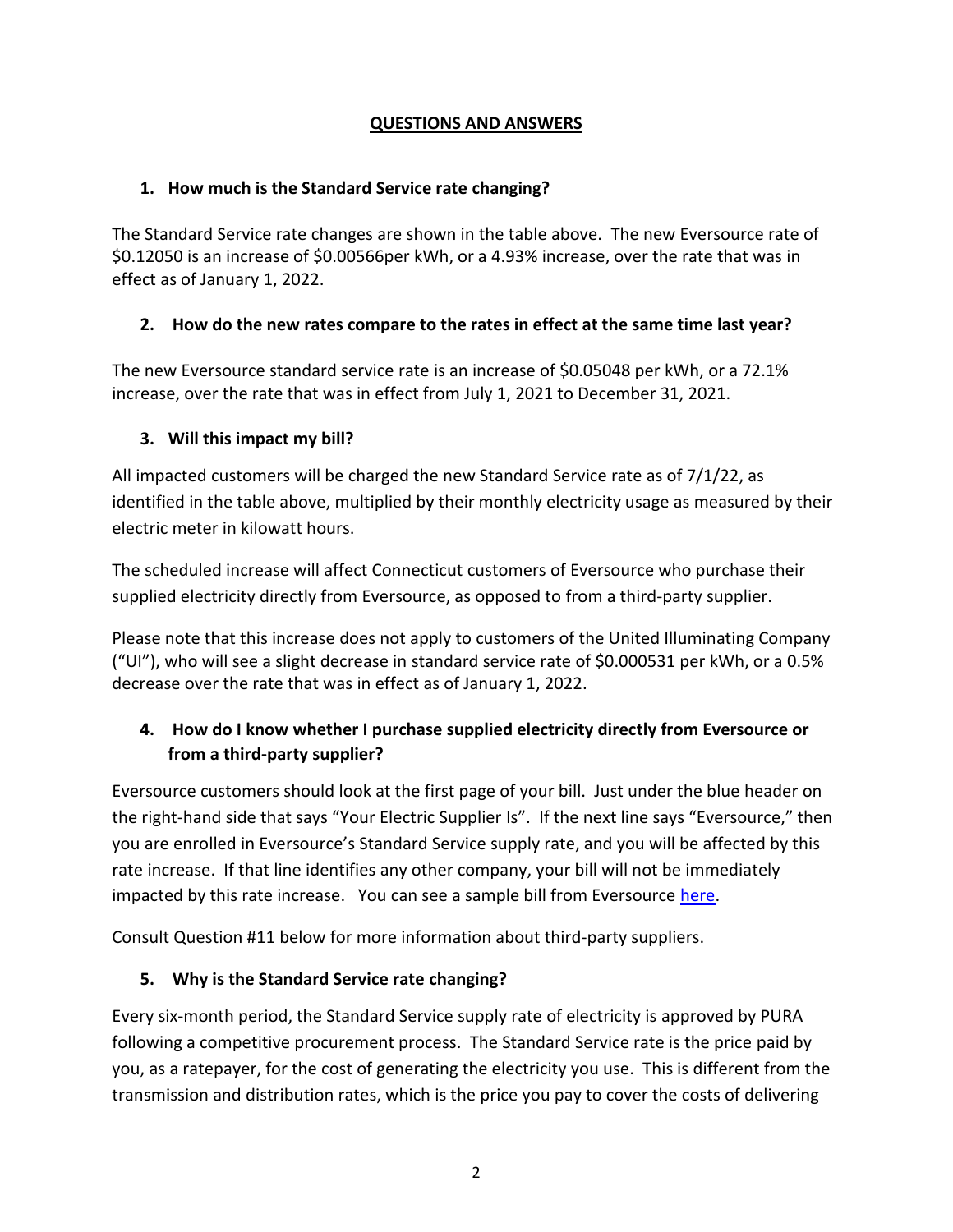the electricity to your home. The standard service rate is a pass-through rate, meaning the money you pay to your regulated electric distribution company is passed on directly to the supplier from whom they purchase the electricity you use. Eversource and United Illuminating do not derive any profits from the Standard Service rate.

The supply rates are directly affected by the market price of natural gas, which is the fuel used to generate the majority of Connecticut's electricity. When the market price of natural gas increases, supply rates also increase.

You can read more about the specifics of the procurement process to determine the Standard Service rate below (see Question #7)

## **6. Why has the market price of natural gas increased?**

The market price of natural gas is affected by many factors, on both the supply and demand side of the equation. Russia's war in Ukraine has created volatile energy markets and is putting upward pressure on oil and natural gas prices. The oil/natural gas markets are global and even though the United States only imports a small amount from Eastern Europe, the disruptions are affecting prices worldwide, including in the United States.

Additionally, while natural gas prices fell substantially during the global Covid-19 pandemic due to decreased demand, as the world economy slowly recovers from the global Covid-19 pandemic, demand is increasing as business production and consumer activity increases, at a time when supplies have been lower due to reduction of oil drilling and natural gas production during the height of the pandemic. This has caused the market price of natural gas to more than double over the past year.

More frequent and extreme in temperature fluctuations has also caused an increase in demand, due to increased air conditioning and heating use.

# **7. How is the Standard Service price of electricity set?**

In the late 1990s, Connecticut adopted a plan to restructure its electric industry whereby Eversource and UI were no longer allowed to generate electricity. Acting strictly as distribution companies, they must purchase electricity from third party suppliers.

The process by which Eversource and UI purchase the electricity is regulated by PURA through a Procurement Manager. The OCC, Eversource, and UI are active participants in the procurement process, where competitive bids are solicited on a quarterly basis from electric generators and suppliers.

Connecticut's procurement process allows us to capture competitive prices multiple times a year, to help ensure that consumers are paying the lowest possible market-based rates for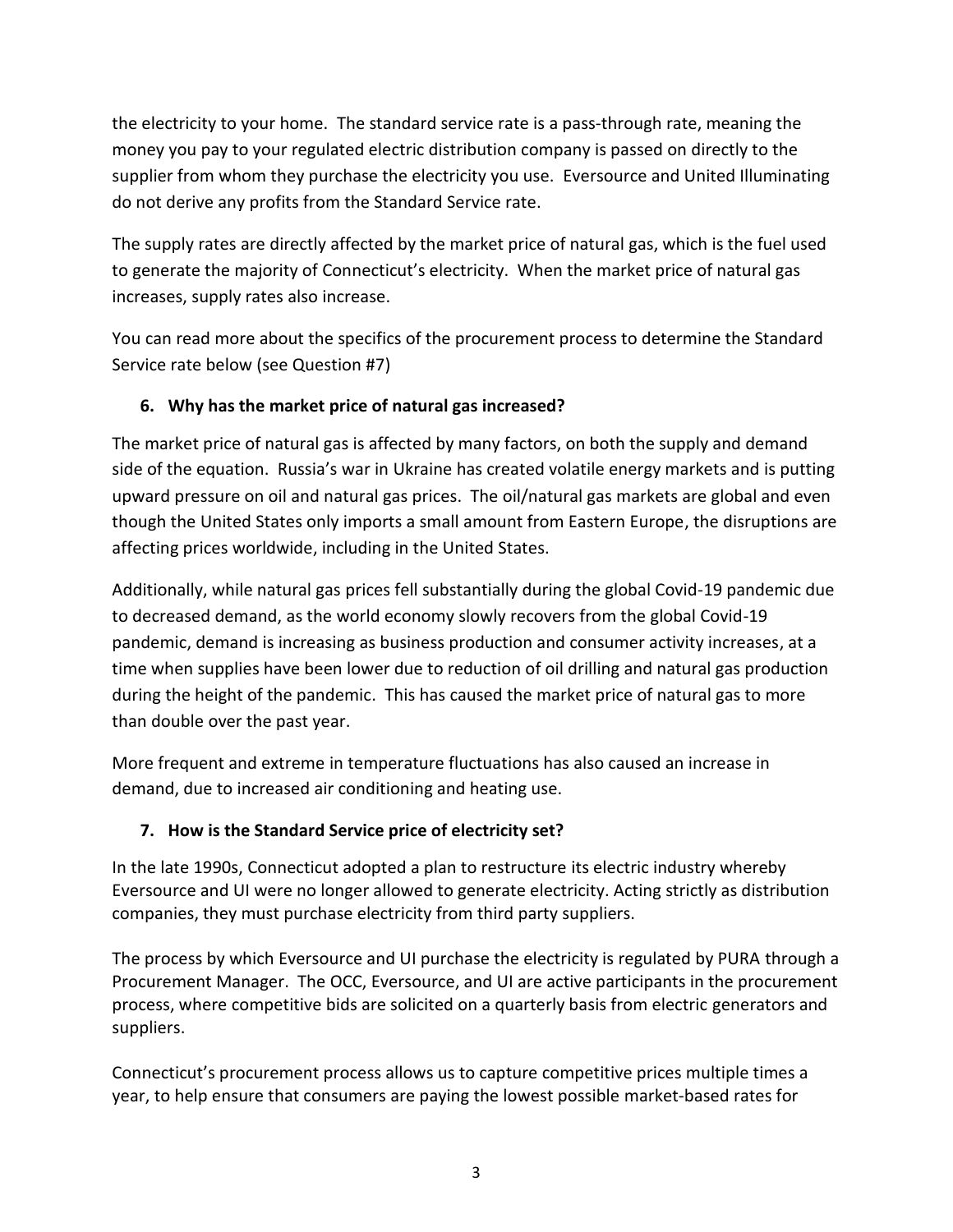electricity supply. If a competitive procurement plan were not in place, the July 2022 supply rate changes would likely be more substantial. For example, the year-over-year increase from July 1, 2021 to July 1, 2022 is 72.1% for Eversource, whereas the futures market for natural gas has increased over 100% over the past year.<sup>1</sup> As discussed above in Question #4, electric supply rates are directly affected by natural gas prices.

### **8. What about the Delivery part of my bill?**

The rates you pay for the transmission and distribution costs of your electricity, which are identified as Delivery charges on both Eversource and UI bills, are determined through different regulatory processes, and will not be affected by the increase to Standard Service rates. You can find information about the most recent Eversource distribution rate change [here.](https://portal.ct.gov/-/media/OCC/2022422-OCC-Consumer-Alert-Eversource-RAM-Final2.pdf)

## **9. Are these the highest Standard Service rates we've ever had?**

No. Standard Service rates as of January 1, 2015 were \$0.12629 and \$0.133108 for Eversource and UI, respectively. Those rates were 5% higher than the upcoming rate for Eversource, and 20.2% higher than the upcoming rate for UI.

Here is a graph showing the historic rate changes in Standard Service here in Connecticut over the past 5 years:



### **10. How long will these rates be in effect?**

The rate will be effective on July 1, 2022 and a new rate will take effect January 1, 2023.

<sup>&</sup>lt;sup>1</sup> Based on average NGZ1 pricing for September 2020 (\$2.527) vs. September 2021 (\$5.867).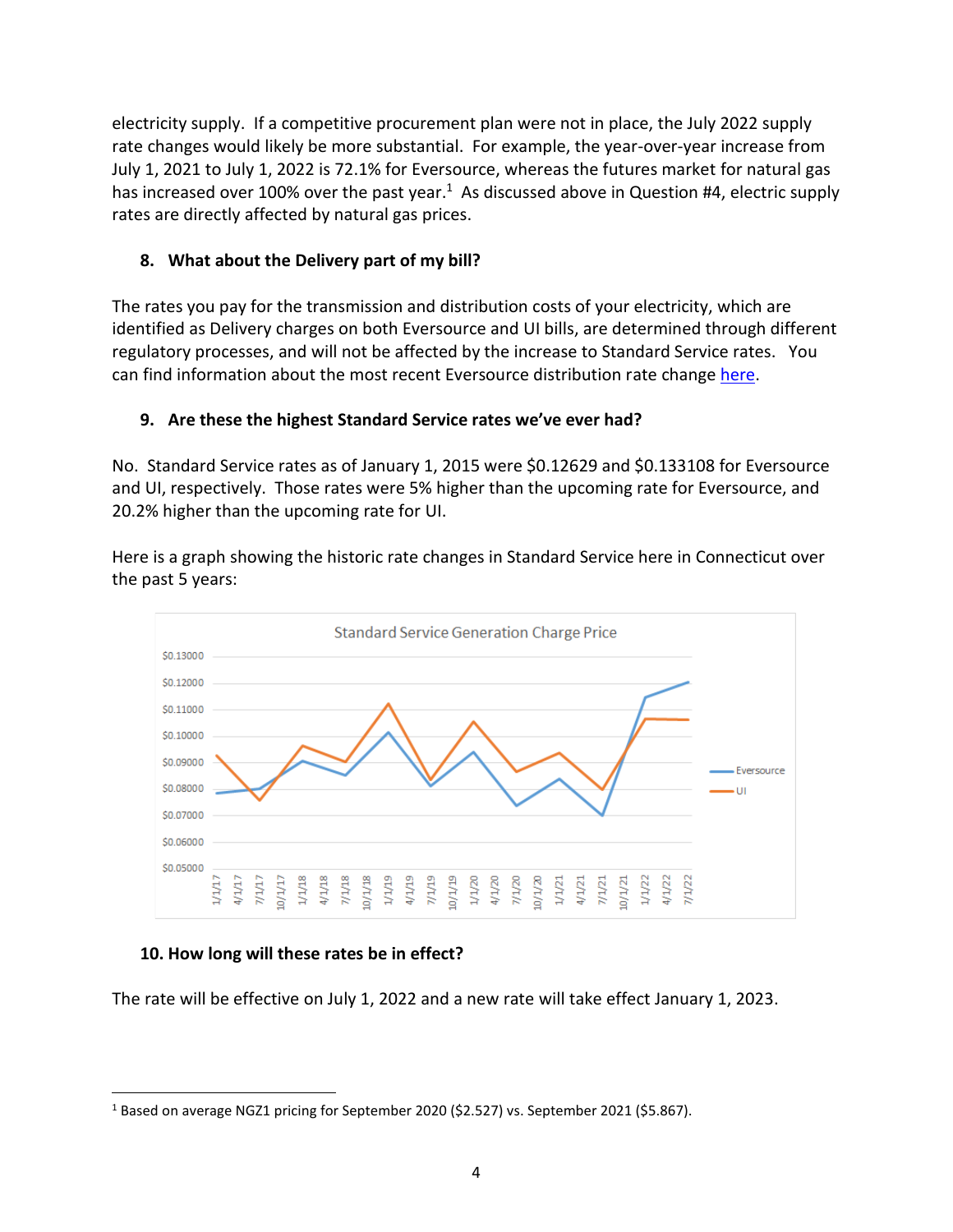### **11. Is there any way to lower the price I pay for the supply side of my electric bill?**

Consumers who would like to shop for lower prices may do at the [Energizect.com](https://energizect.com/) website, where electric supply may be purchased from third-party suppliers. Please note that the abovedescribed market conditions may affect the prices offered by third-party suppliers. Consumers should be sure to compare the prices and conditions offered by third parties to the Standard Service rates offered by Eversource and UI.

OCC encourages all consumers who wish to use a third-party supplier to do so via the Energizect.com website, which provides impartial and accurate information about available third-party generation rates. In OCC's experience, an increase in standard service prices is often accompanied by an increase in high-pressure, and sometimes deceptive, sales pitches by thirdparty suppliers via telephone and door-to-door solicitation. In the coming months, OCC advises consumers to be hypervigilant about potential scams or disadvantageous third-party supply offers.

[The OCC Monthly Supplier Fact Sheet](https://portal.ct.gov/-/media/OCC/Fact-sheet-electric-supplier-market-January-2022.pdf) gives a snapshot of how customers with a third-party supplier are faring compared to customers on Standard Service. Over the past 5 years customers with a supplier have paid approximately \$2.5 million more a month than customers on standard service. However, due to high energy costs customers with a third-party supplier have actually saved approximately \$1.3 million a month in 2022 compared to standard service customers.

## Please keep in mind, Energy Suppliers:

- Cannot charge sign-up fees;
- Cannot charge monthly fees in addition to the contracted price of supply;
- Cannot advertise a "teaser" rate followed by an increased rate;
	- o Rates must be at least 4 months in length
- Cannot charge an early termination fee;
- Do not know, and cannot infer that they know, future Standard Service rates;
- Are not affiliated with Eversource or UI;
- Are not affiliated with PURA, DEEP, OCC, or any other state or federal government agency.

### **12. How do I apply for bill payment assistance?**

Last week Governor Lamont **announced** a new online application is now available for heating and water assistance, and that the deadline is extended for the 2021-2022 season to June 30,